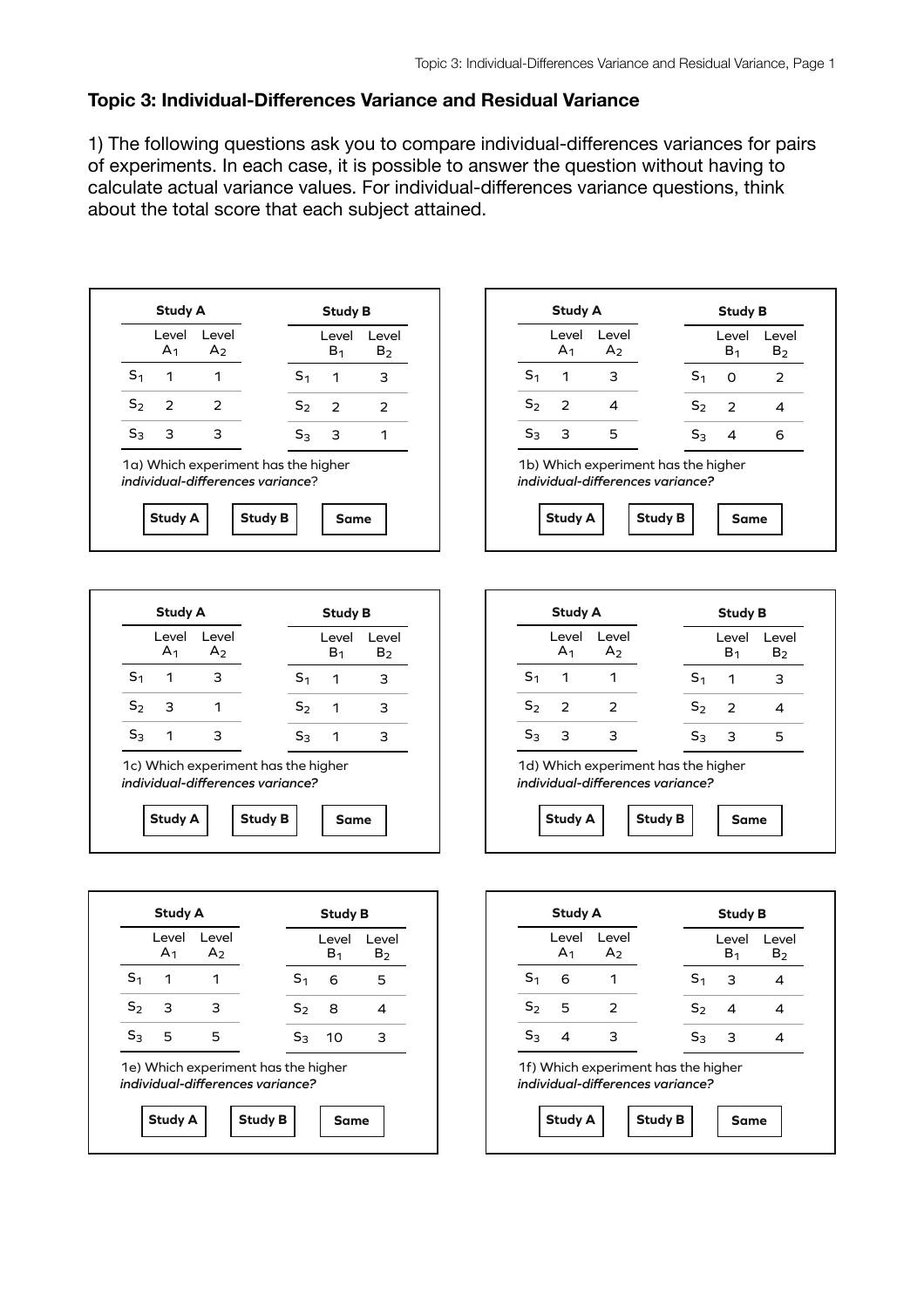2) The following questions ask you to compare residual variances for pairs of experiments. In each case, it is possible to answer the question without having to calculate actual variance values. For residual variance questions, think about the direction of and size of the difference in the pair of scores for each subject.





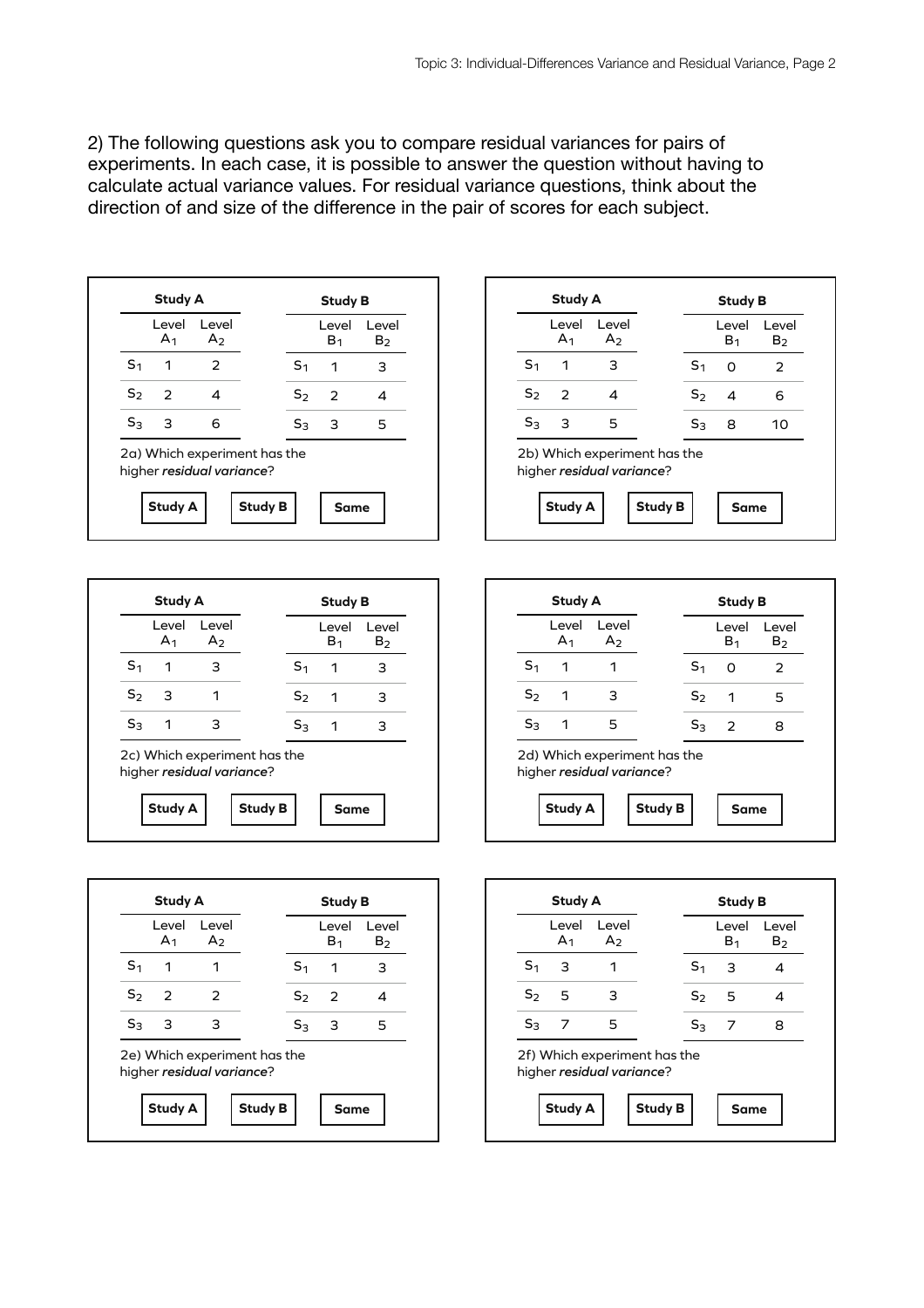### **Topic 3: Within-Subjects ANOVA**

1) In the following within-subjects design experiment with two levels, some scores are missing. However, for the original full set of scores the *individual-differences variance came to zero.* It is therefore possible to reconstruct the missing data. *This is Data Set 1*

|                | Level $A_1$ | Level $A_2$ |
|----------------|-------------|-------------|
| S <sub>1</sub> | 2           | 8           |
| $S_2$          | 3           |             |
| $S_3$          | 4           |             |
| $S_4$          | 4           |             |
| S <sub>5</sub> | 5           |             |
| $S_6$          | 6           |             |

1a) Fill in the missing scores so that the individual-differences variance is zero.

1b) What is the mean and standard deviation for each level?

2) In the following within-subjects design experiment with two levels, some scores are missing. However, for the original full set of scores the *residual variance came to zero.* This means that it is possible to reconstruct the missing data. *This is Data Set 2*

2a) Fill in the missing scores so that the residual variance is zero.

|                | Level $A_1$ | Level A <sub>2</sub> |
|----------------|-------------|----------------------|
| S <sub>1</sub> | 2           | 4                    |
| $S_2$          | 3           |                      |
| $S_3$          | 4           |                      |
| $S_4$          | 4           |                      |
| S <sub>5</sub> | 5           |                      |
| S <sub>6</sub> |             |                      |

2b) What is the mean and standard deviation for each level?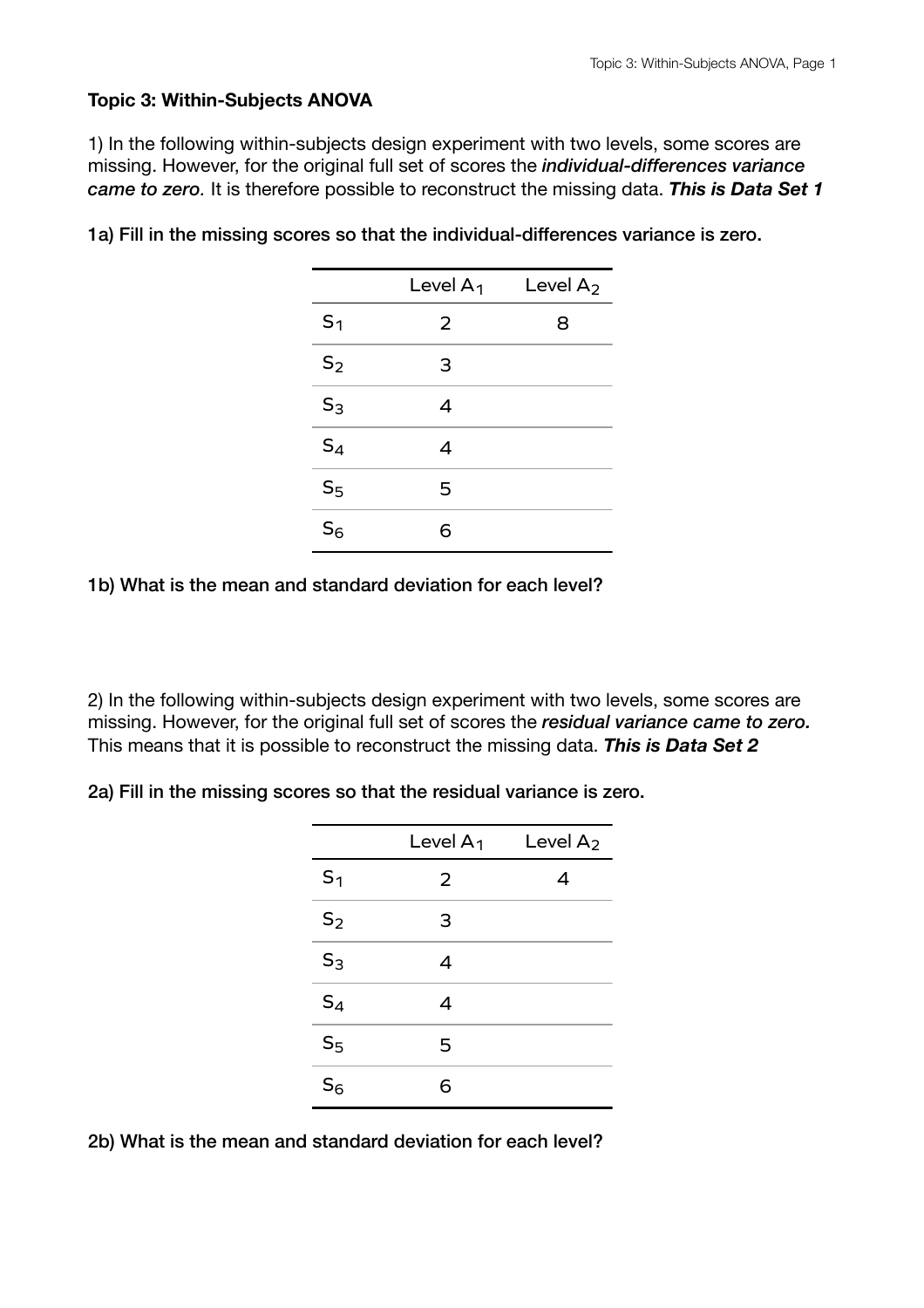# 3) Compare Data Sets 1 and 2 *[Do not perform further calculations to answer these]*

# a) Which will have the higher between-group variance?

| Data Set 1 will be higher | Data Set 2 will be higher | Data Sets will be Identical |
|---------------------------|---------------------------|-----------------------------|
|---------------------------|---------------------------|-----------------------------|

### b) Which will have the higher within-group variance?

| Data Set 1 will be higher | Data Set 2 will be higher | Data Sets will be Identical |
|---------------------------|---------------------------|-----------------------------|
|---------------------------|---------------------------|-----------------------------|

### c) Which will have the higher individual-differences variance?

| Data Set 1 will be higher | Data Set 2 will be higher | Data Sets will be Identical |
|---------------------------|---------------------------|-----------------------------|
|---------------------------|---------------------------|-----------------------------|

# d) Which will have the higher residual variance?

| Data Set 1 will be higher | Data Set 2 will be higher | Data Sets will be Identical |
|---------------------------|---------------------------|-----------------------------|
|---------------------------|---------------------------|-----------------------------|

# e) Predict the results of an ANOVA conducted on Data Set 1

| Definitely      | Possibly        | Cannot make a | Possibly    | Definitely  |
|-----------------|-----------------|---------------|-------------|-------------|
| non-significant | non-significant | decision      | significant | significant |
|                 |                 |               |             |             |

#### f) Predict the results of an ANOVA conducted on Data Set 2

| Definitely      | Possibly        | Cannot make a | Possibly    | Definitely  |
|-----------------|-----------------|---------------|-------------|-------------|
| non-significant | non-significant | decision      | significant | significant |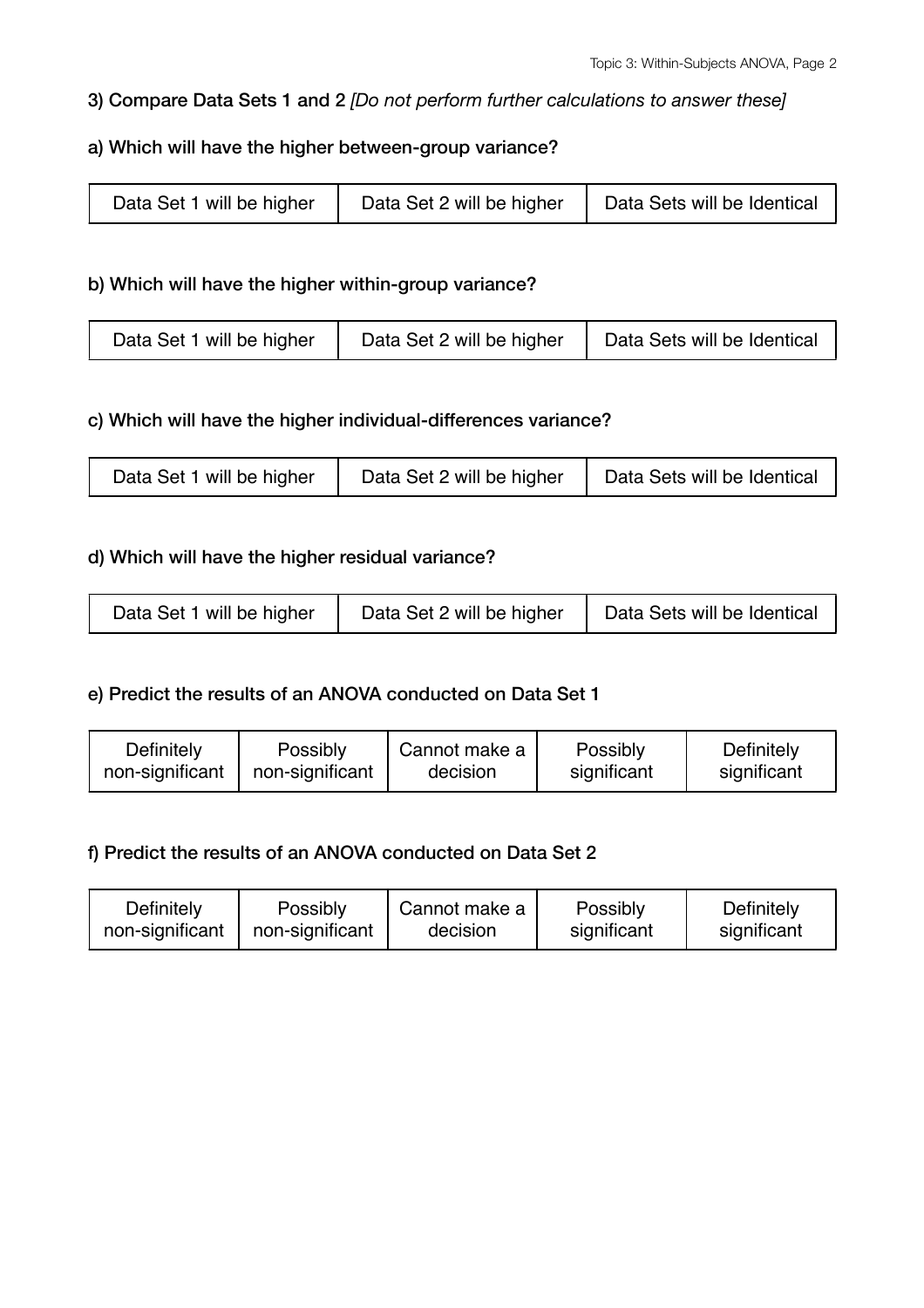4a) Perform an Analysis of Variance on Data Set 1 to determine whether or not there is a significant difference in means between the two levels. Fill in the details on the table.

| Source                        | Sum of<br><b>Squares</b> | Degrees of<br>Freedom | Variance<br>(Mean<br>Square) | $F$ -value | p-value<br>(sig. level) |
|-------------------------------|--------------------------|-----------------------|------------------------------|------------|-------------------------|
| BETWEEN-GROUP                 |                          |                       |                              |            |                         |
| S<br>INDIVIDUAL-DIFFS.        |                          |                       |                              |            |                         |
| <b>AxS</b><br><b>RESIDUAL</b> |                          |                       |                              |            |                         |
| <b>TOTAL</b>                  |                          |                       |                              |            |                         |

4b) What is the value of the error term?

4c) What are the Degrees of Freedom of the *F* value

4d) What is the critical value for these Degrees of Freedom (*p* < .01 *and p* < .05)

4e) Is *F* significant? At what level [Circle]? *p* > .05 *p* < .05 *p* < .01

| 4f) What is the value of the within-group variance?           |  |
|---------------------------------------------------------------|--|
| [This can be calculated directly from the ANOVA table above.] |  |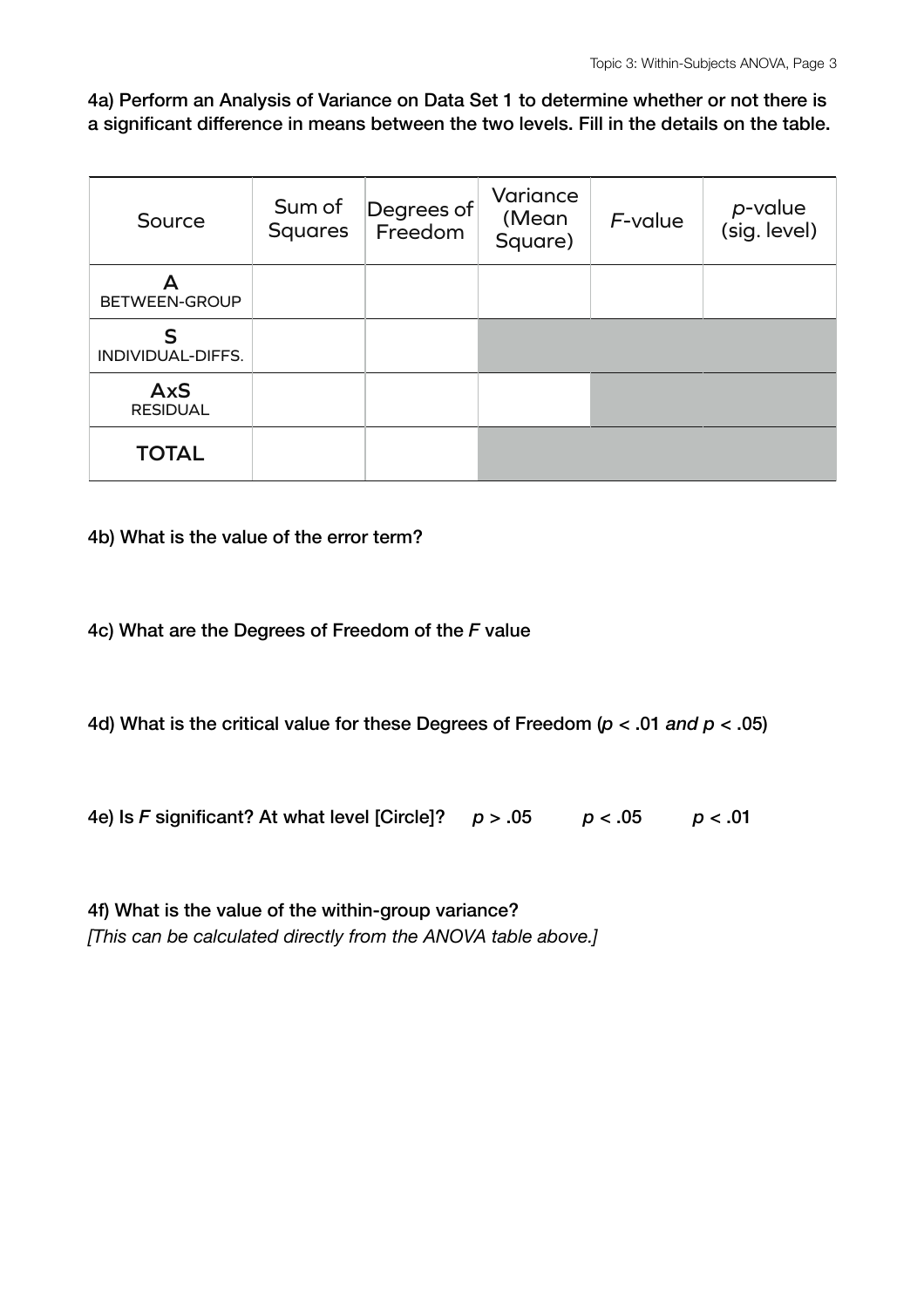5a) Perform an Analysis of Variance on Data Set 2 to determine whether or not there is a significant difference in means between the two levels. Fill in the details on the table.

| Source                        | Sum of<br><b>Squares</b> | Degrees of<br>Freedom | Variance<br>(Mean<br>Square) | $F$ -value | p-value<br>(sig. level) |
|-------------------------------|--------------------------|-----------------------|------------------------------|------------|-------------------------|
| BETWEEN-GROUP                 |                          |                       |                              |            |                         |
| ς<br>INDIVIDUAL-DIFFS.        |                          |                       |                              |            |                         |
| <b>AxS</b><br><b>RESIDUAL</b> |                          |                       |                              |            |                         |
| <b>TOTAL</b>                  |                          |                       |                              |            |                         |

5b) What is the value of the error term?

5c) What are the Degrees of Freedom of the *F* value

5d) What is the critical value for these Degrees of Freedom (*p* < .01 *and p* < .05)

5e) Is *F* significant? At what level [Circle]? *p* > .05 *p* < .05 *p* < .01

| 5f) What is the value of the within-group variance?           |  |
|---------------------------------------------------------------|--|
| [This can be calculated directly from the ANOVA table above.] |  |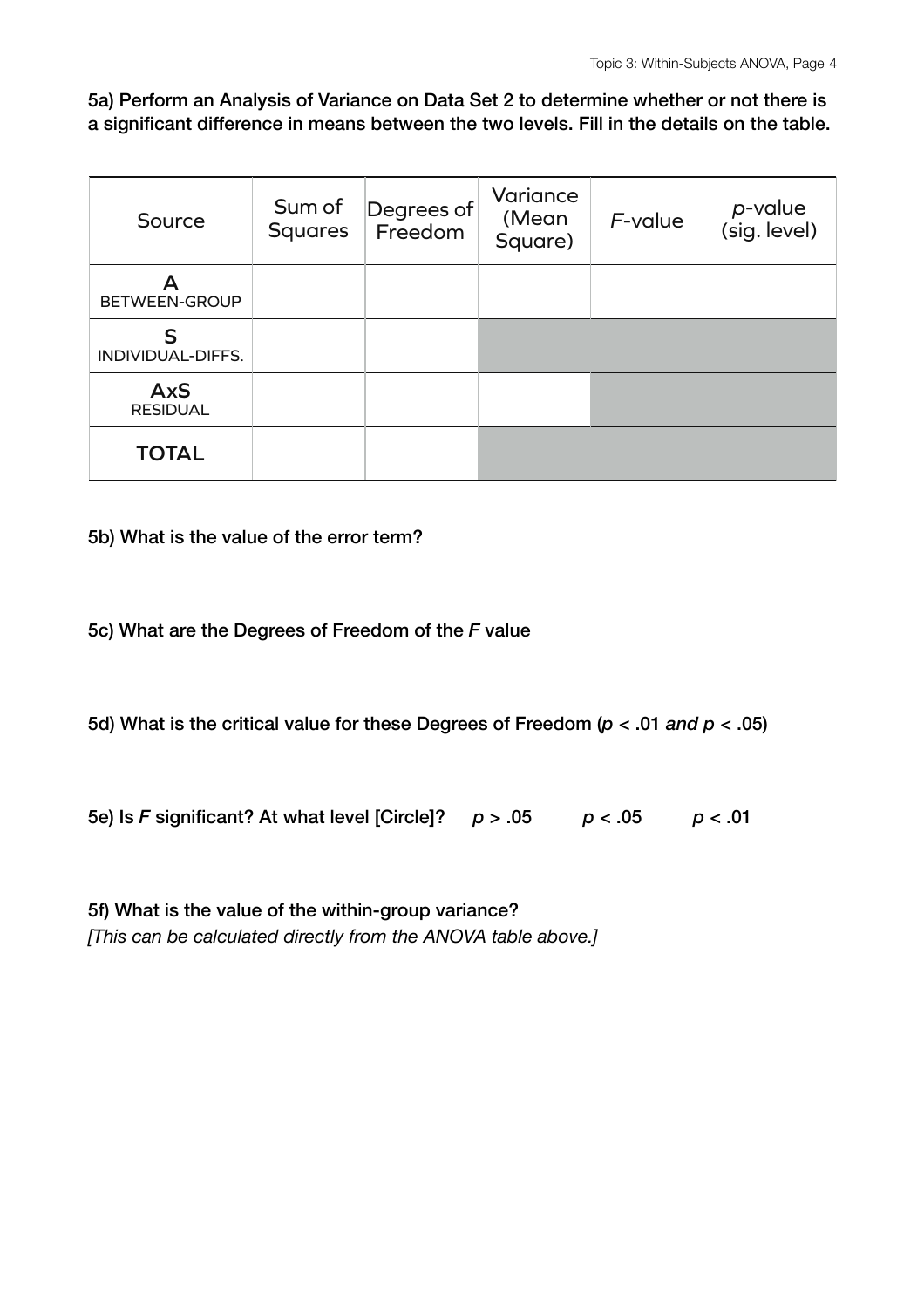6) Which is worse for obtaining a significant effect in a within-subjects design? Two tied scores, or one reverse-direction outlier? **Data Set 3** and **Data Set 4** compare the two possibilities.

| <b>Data Set 3</b> |                |             | Data Set 4     |             |             |
|-------------------|----------------|-------------|----------------|-------------|-------------|
|                   | Level $A_1$    | Level $A_2$ |                | Level $A_1$ | Level $A_2$ |
| S <sub>1</sub>    | 2              | 3           | S <sub>1</sub> | 2           | З           |
| S <sub>2</sub>    | 3              | 5           | $S_2$          | 3           | 5           |
| $S_3$             | $\overline{4}$ | 5           | $S_3$          | 4           | 5           |
| $S_4$             | $\overline{4}$ | 6           | $S_4$          | 4           | 6           |
| S <sub>5</sub>    | 5              | 5           | S <sub>5</sub> | 5           | 6           |
| $S_6$             | 6              | 6           | $S_6$          | 6           | 5           |

6a) On the tables above, circle the two pairs of scores that are tied in their data set, and also the one pair of scores that is a reverse-direction outlier in its data set.

6b) What is the mean and standard deviation for each level?

# 7) Compare Data Sets 3 and 4 *[Do not perform further calculations to answer these]*

#### a) Which will have the higher between-group variance?

| Data Set 3 will be higher | Data Set 4 will be higher | Data Sets will be Identical |
|---------------------------|---------------------------|-----------------------------|
|                           |                           |                             |

#### b) Which will have the higher within-group variance?

| Data Set 4 will be higher<br>Data Set 3 will be higher | Data Sets will be Identical |
|--------------------------------------------------------|-----------------------------|
|--------------------------------------------------------|-----------------------------|

#### c) Which will have the higher individual-differences variance?

| Data Set 3 will be higher | Data Set 4 will be higher | Data Sets will be Identical |
|---------------------------|---------------------------|-----------------------------|
|---------------------------|---------------------------|-----------------------------|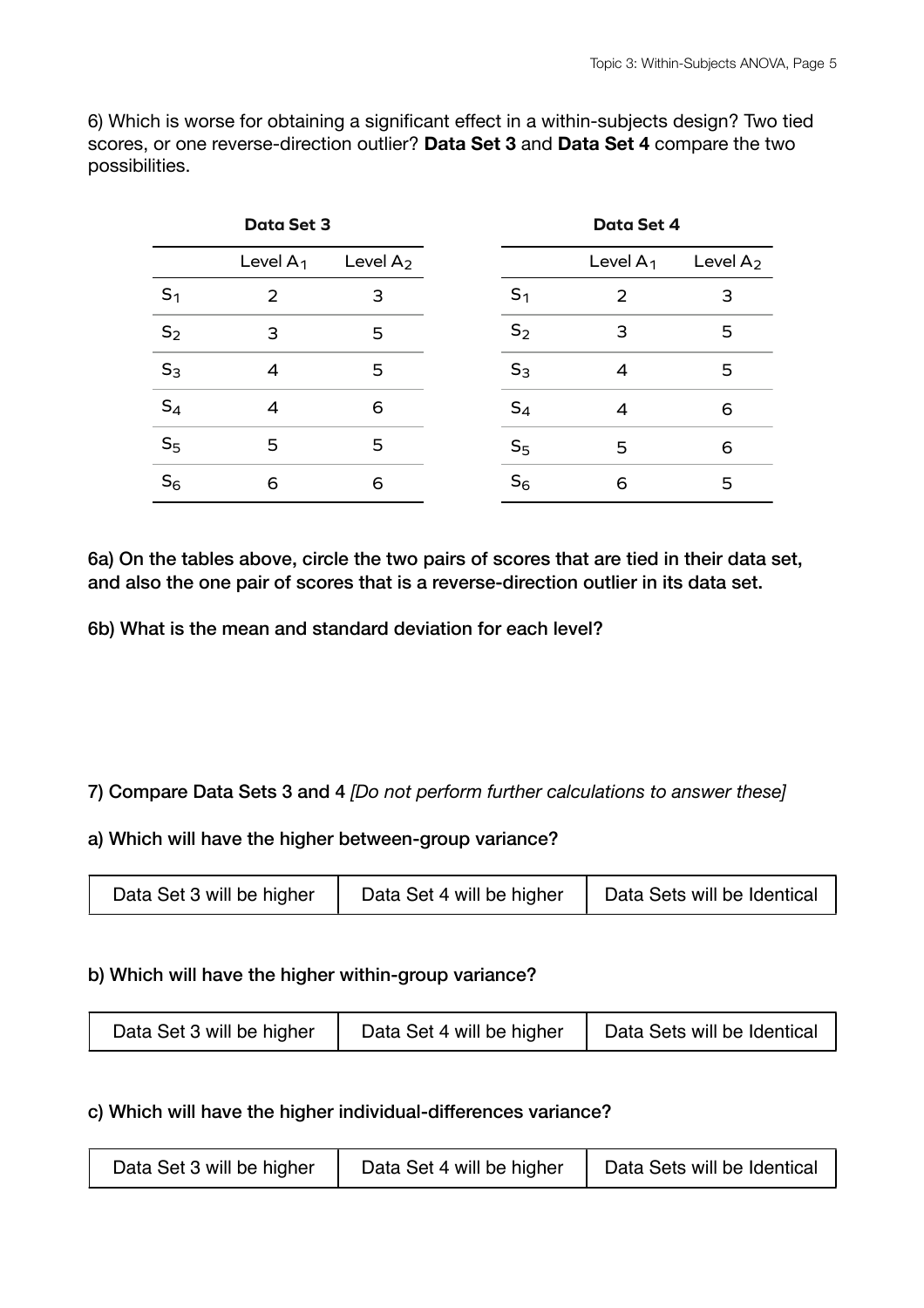### d) Which will have the higher residual variance?

| Data Set 3 will be higher | Data Set 4 will be higher | Data Sets will be Identical |
|---------------------------|---------------------------|-----------------------------|
|---------------------------|---------------------------|-----------------------------|

### e) Which is more likely to give a significant difference between the means?

| Data Set 3 more likely | Data Set 4 more likely | Data Sets will be Identical |
|------------------------|------------------------|-----------------------------|
|------------------------|------------------------|-----------------------------|

8a) Perform an Analysis of Variance on Data Set 3 to determine whether or not there is a significant difference in means between the two levels. Fill in the details on the table.

| Source                        | Sum of<br><b>Squares</b> | Degrees of<br>Freedom | Variance<br>(Mean<br>Square) | F-value | <i>p</i> -value<br>(sig. level) |
|-------------------------------|--------------------------|-----------------------|------------------------------|---------|---------------------------------|
| BETWEEN-GROUP                 |                          |                       |                              |         |                                 |
| S<br>INDIVIDUAL-DIFFS.        |                          |                       |                              |         |                                 |
| <b>AxS</b><br><b>RESIDUAL</b> |                          |                       |                              |         |                                 |
| <b>TOTAL</b>                  |                          |                       |                              |         |                                 |

8b) What is the value of the error term?

8c) What are the Degrees of Freedom of the *F* value

8d) What is the critical value for these Degrees of Freedom (*p* < .01 *and p* < .05)

8e) Is F significant? At what level [Circle]<sup>?</sup> 
$$
p > .05
$$
  $p < .05$   $p < .01$